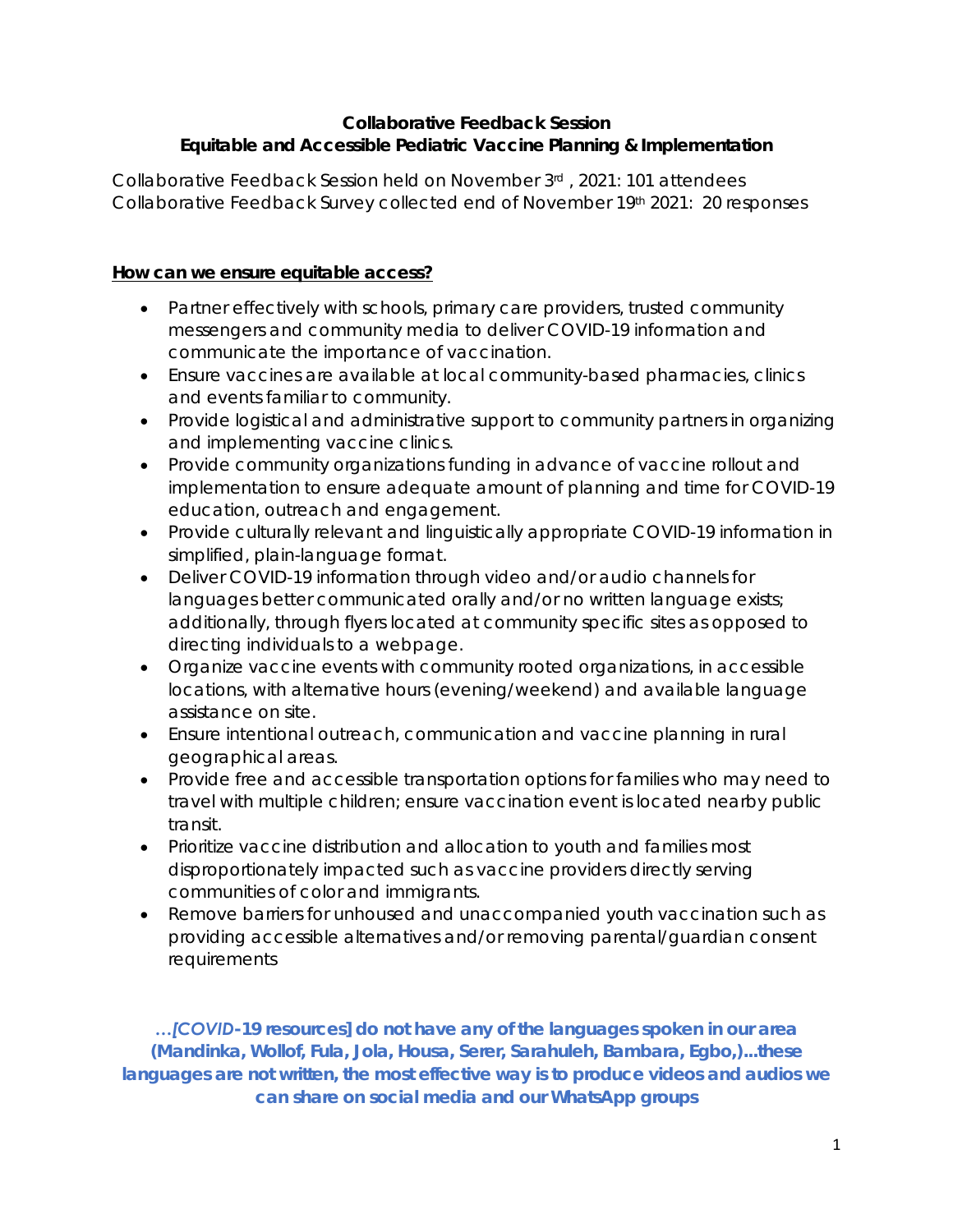"...many people of color and particularly Pacific Islanders in our community do not *have regular health care. Therefore, it is highly recommended that places that they gather, such as their churches, media, and stores they frequently visited can have targeted outreach, to ensure they receive equitable access to the vaccines"*

*"me gustaria que las vacunas sea repartidas en todas las clinicas, en mi ciudad la unica clinica que tiene las vacunas es una clinica que nunca trabaja con la comunidad aparte no es el lugar al que acude la comunidad immigrante ni de color si no la comunidad blanca, no entiendo como eso es querer repartir las vacun" English Translation: "I'd like to see the vaccines distributed to all the clinics. In my city, the only clinic that has the vaccines is a clinic that never works with community and is not a*  place where the immigrant community, nor other communities of color go to but *instead just the white community. I don't understand how that is wanting to distribute vaccines."*

## **What are the most effective strategies for reaching communities who experience the greatest access barriers?**

- Intentional outreach to unaccompanied and/or unhoused youth, provide an accessible workaround to parental/guardian consent requirements
- Effectively partner with trusted community leaders such as community rooted organizations, primary care providers, youth service providers, teachers, coaches, and parents for vaccine planning, implementation and communication efforts.
- Partner with community rooted organization for intentional community specific outreach and engagement including mobile vaccination efforts.
- Bring COVID-19 vaccines and information to spaces most familiar to community such as faith-based centers, youth and family shelters, WIC, community centers, YMCA, youth programs, food banks, child care centers, child wellness visits, early/after school programs, libraries, local flea markets, corner stores, community ethnic stores and public transportation.

*"Meeting them where they are, for example, at schools, local community centers, and where the parents can learn more about them in a safe space."*

*"Go to where they are instead of having them come to a clinic, hospital, public health facility, etc."*

*"[Collaborate] with community leaders and meaningfully listen, learn and lead by them."*